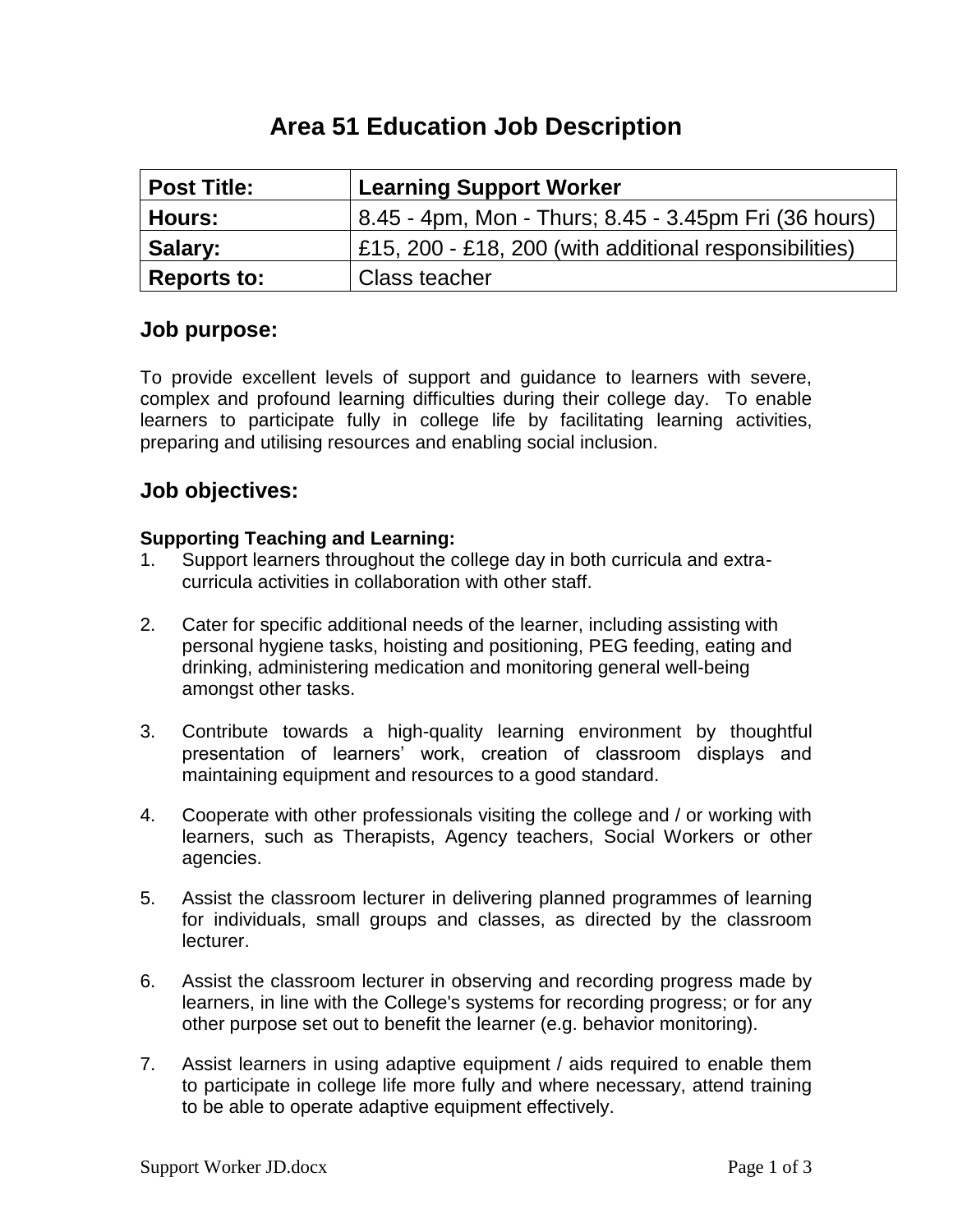#### **General Duties:**

- 8. Attend staff meetings and liaise with other professionals as required or reasonably requested.
- 9. Contribute to the internal quality assurance procedures of the College, including moderation, course reviews and self-assessment as required.
- 10. To identify and undertake any training and professional development relevant to the efficient delivery of any of the above duties, and to share excellent practice with other staff.
- 11. Participate in administrative and organisational tasks related to such duties as are described above.
- 12. Contributing to the selection for appointment and professional development of other support staff, which may include supporting the induction and assessment of new and probationary support workers, students or volunteers.
- 13. To carry out his/her duties and responsibilities at all times with due regard to the College's Equality and Diversity, Health & Safety, and Safeguarding Policies.
- 14. Undertake any other such duties as might reasonably be requested.

| Signature: | (Employee) | (on behalf of Area 51 Education) |
|------------|------------|----------------------------------|
| Date:      |            |                                  |
| Name:      |            |                                  |